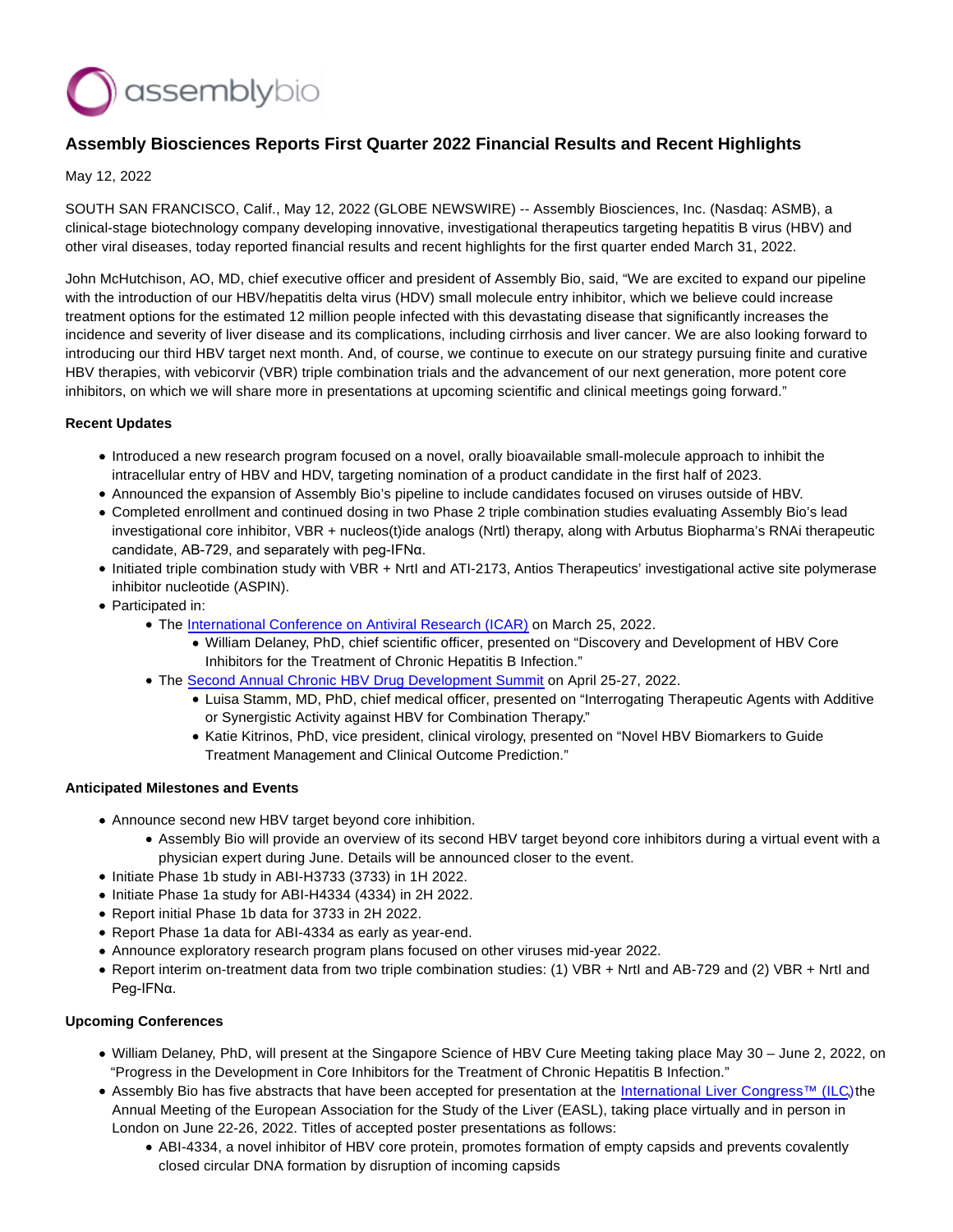- Improving the pharmacokinetic profile of 3733 following oral administration: results from new formulation activities
- Deeper virologic suppression with the addition of VBR, a first-generation HBV core inhibitor, to entecavir correlates with reduced inflammation and fibrosis-4 index in treatment naïve patients with HBeAg positive chronic HBV
- Evaluation of the drug-drug interaction profile of VBR: Findings include Phase 1 and Phase 2a studies
- Evaluation of the disposition and mass balance recovery of VBR in rats and humans

#### **First Quarter 2022 Financial Results**

- **Cash, cash equivalents and marketable securities** were \$146.5 million as of March 31, 2022, compared to \$174.6 million as of December 31, 2021. The company's cash position is projected to fund operations into the fourth quarter of 2023.
- **Research and development expenses** were \$17.2 million for the three months ended March 31, 2022, compared to \$18.6 million for the same period in 2021. The decrease is primarily due to the termination of Assembly Bio's 211, 205 and 2158 clinical studies in prior year and restructuring charges incurred in prior year related to the wind-down of Assembly Bio's microbiome program, partially offset by increases in the 3733, 4334 and research and discovery programs.
- **General and administrative expenses** were \$6.0 million for the three months ended March 31, 2022, compared to \$8.7 million for the same period in 2021. The decrease is due to cost savings across the board but primarily due to a decrease in stock-based compensation expenses.
- **Net loss attributable to common stockholders** was \$23.1 million, or \$0.48 per basic and diluted share, for the three months ended March 31, 2022, compared to \$27.2 million, or \$0.69 per basic and diluted share, for the same period in 2021.

#### **About Assembly Biosciences**

Assembly Bio is a clinical-stage biotechnology company committed to bringing finite and curative therapies to the 296 million people living with hepatitis B virus (HBV) worldwide. A pioneer in the development of a new class of potent, oral investigational core inhibitors, Assembly Bio's approach aims to break the complex viral replication cycle of HBV to free patients from a lifetime of therapy. Assembly Bio's strategy includes a leading portfolio of more potent, next-generation core inhibitor drug candidates, proofof-concept combination studies for HBV cure and research programs focused on the discovery of additional novel antiviral mechanisms for HBV and other viral diseases. For more information, visit [assemblybio.com.](https://www.globenewswire.com/Tracker?data=M1pgkayUaOFmSDUXsmAUCK-56KBcTQbAjdhYsVW8ZGMzdPv5ex2YAHO_pt3Q5I_UGvHHASZwqSOOTpRPH2b5sI0abG7Wcu4Dk4iVFbplX_U=)

#### **Forward-Looking Statements**

The information in this press release contains forward-looking statements that are subject to certain risks and uncertainties that could cause actual results to materially differ. These risks and uncertainties include: Assembly Bio's ability to initiate and complete clinical studies involving its therapeutic product candidates, including studies contemplated by Assembly Bio's clinical collaboration agreements, in the currently anticipated timeframes; safety and efficacy data from clinical studies may not warrant further development of Assembly Bio's product candidates; clinical and nonclinical data presented at conferences may not differentiate Assembly Bio's product candidates from other companies' candidates; results of nonclinical studies may not be representative of disease behavior in a clinical setting and may not be predictive of the outcomes of clinical studies; continued development and commercialization of Assembly Bio's HBV product candidates, if successful, in the China territory will be dependent on, and subject to, Assembly Bio's collaboration agreement governing its HBV-related activity in the China territory; Assembly Bio's ability to maintain financial resources necessary to continue its clinical studies and fund business operations; any impact that the COVID-19 pandemic may have on Assembly Bio's business and operations, including initiation, enrollment and continuation of its clinical studies or timing of discussions with regulatory authorities; and other risks identified from time to time in Assembly Bio's reports filed with the U.S. Securities and Exchange Commission (the SEC). You are urged to consider statements that include the words may, will, would, could, should, might, believes, hopes, estimates, projects, potential, expects, plans, anticipates, intends, continues, forecast, designed, goal or the negative of those words or other comparable words to be uncertain and forward-looking. Assembly Bio intends such forward-looking statements to be covered by the safe harbor provisions contained in Section 27A of the Securities Act of 1933, as amended, and Section 21E of the Securities Exchange Act of 1934, as amended. More information about Assembly Bio's risks and uncertainties are more fully detailed under the heading "Risk Factors" in Assembly Bio's filings with the SEC, including its most recent Annual Report on Form 10-K, Quarterly Reports on Form 10-Q and Current Reports on Form 8-K. Except as required by law, Assembly Bio assumes no obligation to update publicly any forward-looking statements, whether as a result of new information, future events or otherwise.

#### **Contacts**

Investor and Corporate: Jason Okazaki Chief Operating Officer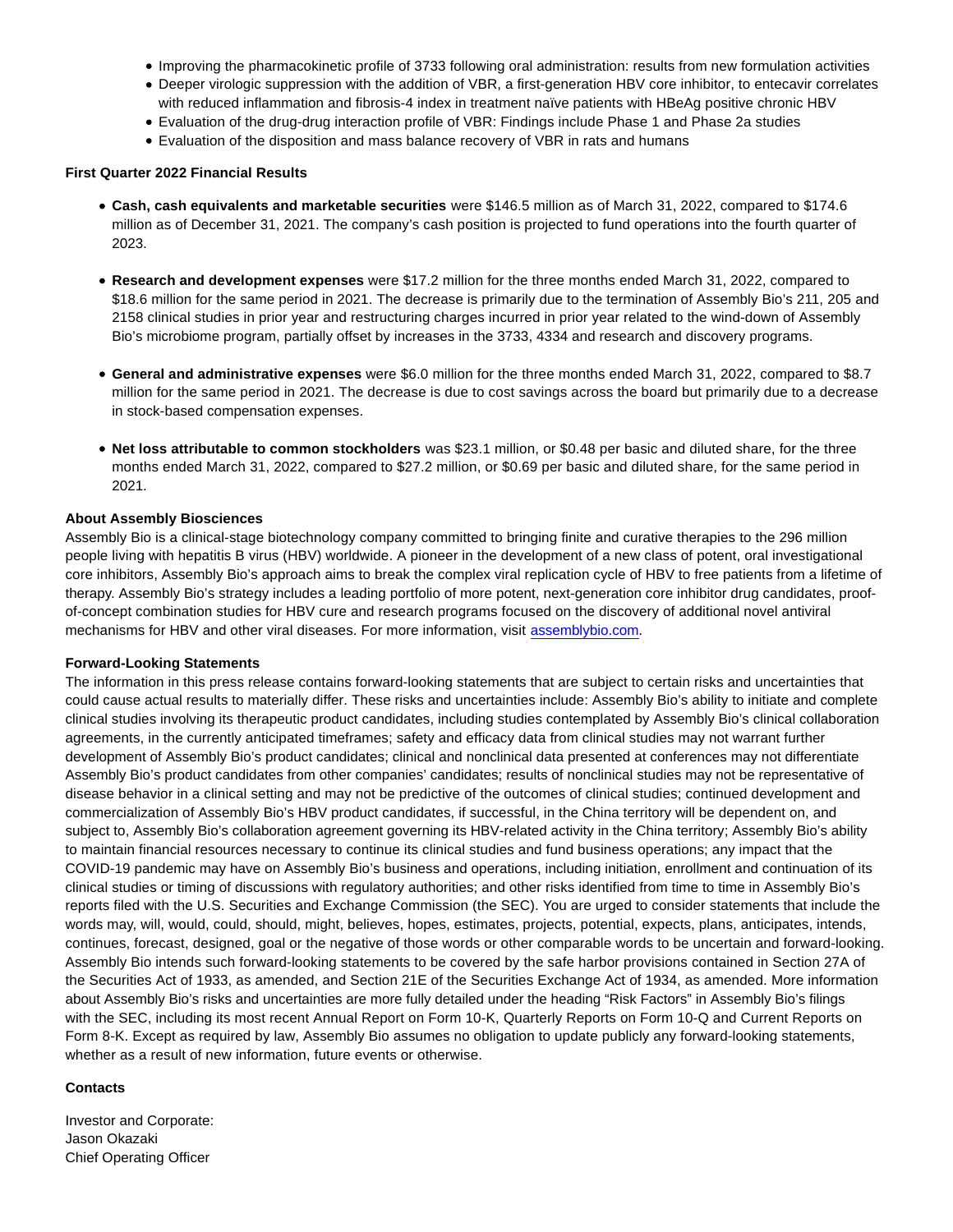### (415) 951-3946 **[jokazaki@assemblybio.com](https://www.globenewswire.com/Tracker?data=_1H0gHeohfGfmwF-QlmD69KZxjIo9XdHediMTRMOynp3kR0T927OnuBj8Yq3vhgJEA97Aaw-2x8GuAP98gCLYNOye3VV-WH7db2GHRXtSwY=)**

Media: Sam Brown Inc. Audra Friis (917) 519-9577 **[ASMBMedia@sambrown.com](https://www.globenewswire.com/Tracker?data=dEevmItomfdlJ24h5CgH6jCCkIKsOWar23kfd-gPmUc-kFYva6TxsvXzYwjqFreiXtTANMpz1QT0EwxCg44smZiW2yyWC1NNLeVukIuxhso=)**

# **ASSEMBLY BIOSCIENCES, INC. CONDENSED CONSOLIDATED BALANCE SHEETS**

(In thousands except for share amounts and par value)

|                                             | March 31,<br>2022 |    | December 31,<br>2021 |  |
|---------------------------------------------|-------------------|----|----------------------|--|
|                                             |                   |    |                      |  |
|                                             | (Unaudited)       |    |                      |  |
| <b>ASSETS</b>                               |                   |    |                      |  |
| <b>Current assets</b>                       |                   |    |                      |  |
| \$<br>Cash and cash equivalents             | 51,174            | \$ | 45,627               |  |
| Marketable securities - short-term          | 71,826            |    | 101,000              |  |
| Accounts receivable from collaborations     | 524               |    | 336                  |  |
| Prepaid expenses and other current assets   | 7,253             |    | 7,241                |  |
| <b>Total current assets</b>                 | 130,777           |    | 154,204              |  |
| Marketable securities - long-term           | 23,459            |    | 27,972               |  |
| Property and equipment, net                 | 1,019             |    | 1,139                |  |
| Operating lease right-of-use (ROU) assets   | 5,300             |    | 6,042                |  |
| Other assets                                | 2,175             |    | 1,703                |  |
| S<br><b>Total assets</b>                    | 162,730           | \$ | 191,060              |  |
| <b>LIABILITIES AND STOCKHOLDERS' EQUITY</b> |                   |    |                      |  |
| <b>Current liabilities</b>                  |                   |    |                      |  |
| \$<br>Accounts payable                      | 1,407             | \$ | 2,659                |  |
| Accrued research and development expenses   | 3,596             |    | 3,400                |  |
| Other accrued expenses                      | 2,499             |    | 6,863                |  |
| Operating lease liabilities - short-term    | 3,207             |    | 3,151                |  |
| <b>Total current liabilities</b>            | 10,709            |    | 16,073               |  |
| Deferred revenue                            | 2,733             |    | 2,733                |  |
| Operating lease liabilities - long-term     | 2,497             |    | 3,325                |  |
| <b>Total liabilities</b>                    | 15,939            |    | 22,131               |  |

## **Commitments and contingencies**

### **Stockholders' equity**

| Preferred stock, \$0.001 par value; 5,000,000 shares authorized; no shares issued |         |         |
|-----------------------------------------------------------------------------------|---------|---------|
| or outstanding                                                                    |         |         |
| Common stock, \$0.001 par value; 100,000,000 shares authorized as of              |         |         |
| March 31, 2022 and December 31, 2021; 48, 132, 937 and 48, 120, 437 shares        |         |         |
| issued and outstanding as of March 31, 2022 and December 31, 2021,                |         |         |
| respectively                                                                      | 48      | 48.     |
| Additional paid-in capital                                                        | 802.170 | 800.728 |
| Accumulated other comprehensive loss                                              | (908)   | (419)   |